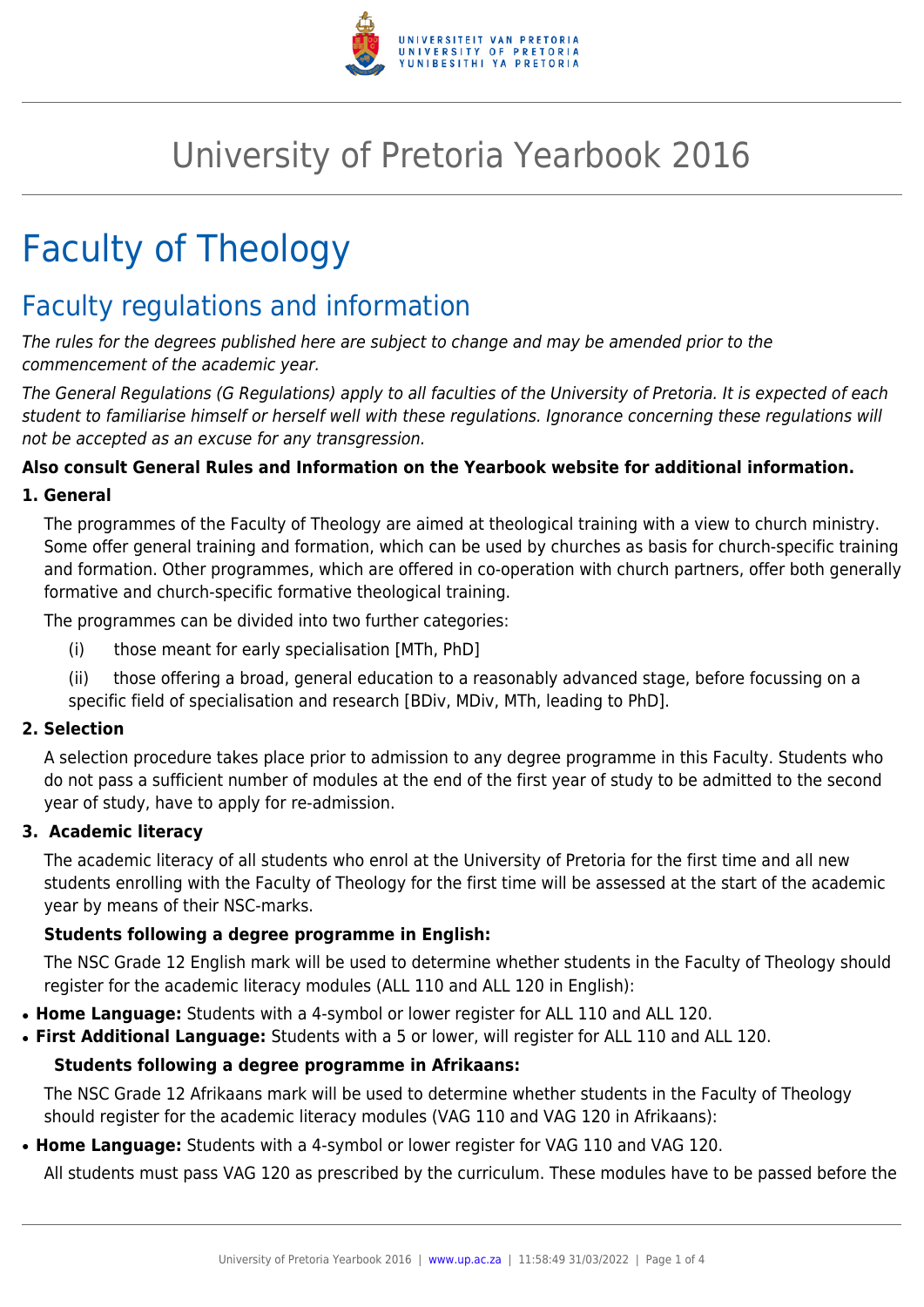

qualification will be awarded.

**NB:** Grade 12 examination refers to the final National Senior Certificate examination.

### **4. Examination admission and pass requirements**

A performance mark of at least 40% is required in order to be admitted to the examination in a module, with the exception of first-semester modules at 100-level for which the requirement is at least 30%.

Excluding cases where faculty regulations require a higher percentage, a subminimum of at least 40% is required in the examination in each module. Should the student fail to achieve the required subminimum, the lecturer could grant a supplementary examination provided that the average of the semester mark and the examination mark is at least 40%.

A final mark of at least 50% is required to pass. The pass mark for a mini-dissertation is at least 50%. The stipulations of G.39 regarding pass requirements for dissertations apply mutatis mutandis to minidissertations.

#### **4.1 Subminima in examinations**

Where applicable, the subminima required in examinations appear in the regulations of the qualification in question and in the syllabi of the modules required for that qualification.

#### **4.2 Examinations**

The examinations for semester modules take place at the end of the semester.

The examinations for year modules take place in October/November, except where such modules are presented according to a block system, in which case the examinations take place at the end of the particular block period.

Each student has the responsibility to ascertain when modules will be written according to the official examination timetable.

No cell phones or any other electronic communication aids are allowed in test or examination venues.

#### **4.3 Ancillary examinations**

After completion of an examination and before the examination results are published, the examiners may summon a student for an ancillary examination on particular aspects of the work of that module.

# **4.4 Re-marking of examination papers** (also consult Gen Reg G.14)

After an examination, departments give feedback to students about the framework used by the examiners during the examination. The heads of department determine the feedback process. Students may apply for re-marking of an examination paper within 14 calendar days of commencement of lectures in the next semester. The prescribed fee has to be paid. The paper will then be re-marked by an examiner appointed by the head of the department.

A student is only allowed either to write the supplementary examination or to apply for a re-mark but not both.

#### **4.5 Supplementary examinations**

(a) Supplementary examinations take place after the regular examinations, as scheduled by the Dean.

(b) To pass a supplementary examination, a student must obtain a minimum of 50% - the semester mark does not count.

(c) The highest final percentage a student can obtain in a supplementary examination is 50%.

(d) All students with a final mark of 40%-49% will qualify to write the supplementary examination. If a student does not write the supplementary examination on the scheduled day, there will not be any later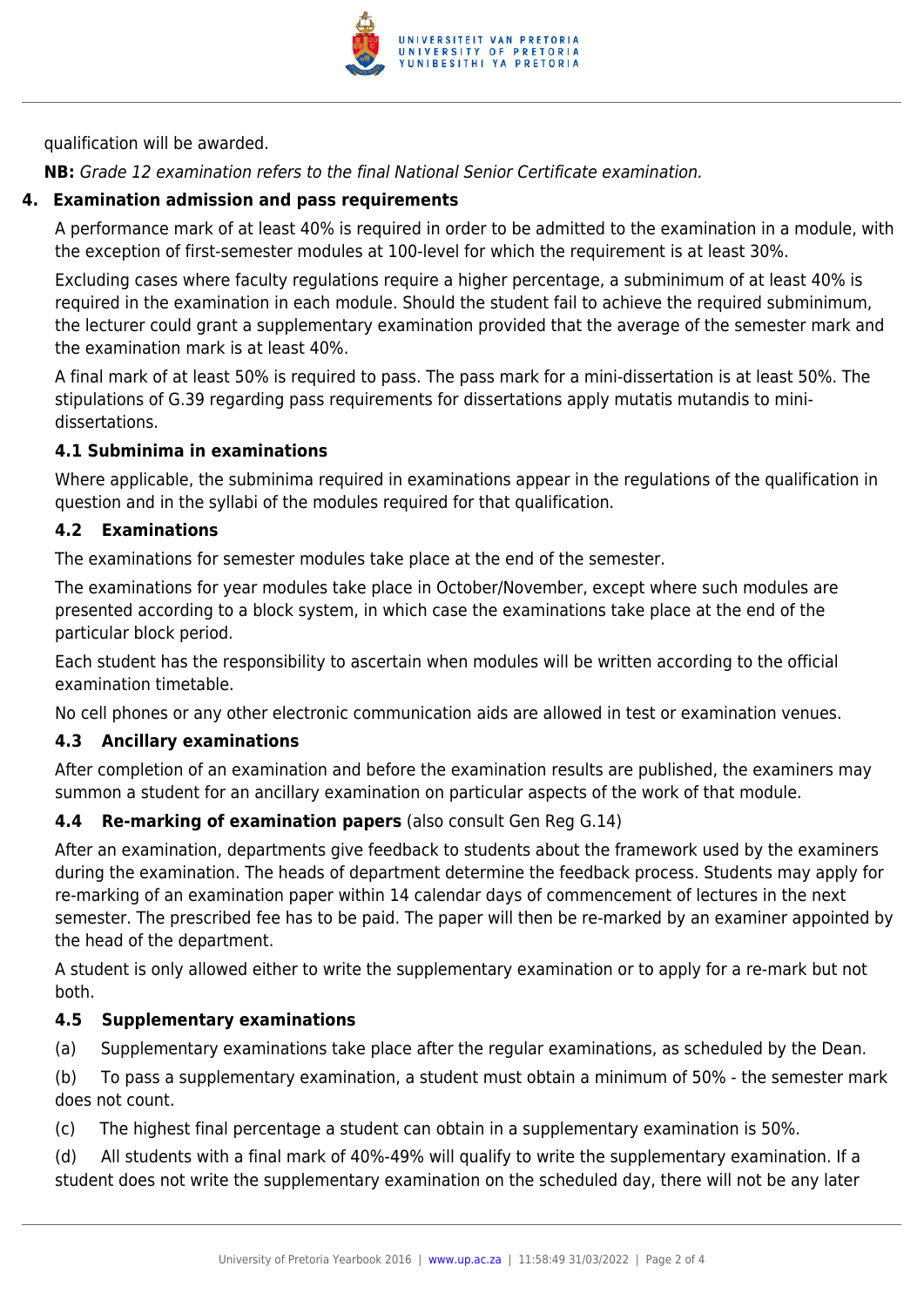

opportunity for a rewrite.

### **4.6 Aegrotat/extraordinary examinations**

Students, who do not write their examination on the scheduled day, may apply for an aegrotat/extraordinary examination at the Student Administration Office. Each request is considered by the Head of Department in consultation with the Dean for a decision. Lecturers are not allowed to grant any permission for this category of examination. It is the responsibility of the student to ascertain whether his/her request has been successful. If permission has been granted, the student must write the aegrotat/extraordinary examination during the supplementary examination. Such a student will not qualify for a further supplementary examination.

Application for the above examination must be handed in at the Student Administration Office together with a valid medical certificate not later than three working days after the modules were scheduled to have been written. The worn excuses of having "overslept" or "read the timetable incorrectly" will not be accepted.

A student who has been granted permission to write an aegrotat/extraordinary examination and who then fails to write the examination will not qualify to submit any such application at a later stage.

#### **4.7 Special examinations**

A final-year student who has complied with all the requirements for a degree, with the exception of a maximum of four semester or two year modules in which a final mark of at least 40% has been obtained, may be admitted to a special examination at any time prior to the scheduled examinations in the relevant modules. See also General Regulations G12.4 and G12.6.

#### **4.8 Class attendance**

Class attendance in all modules and for the full duration of the undergraduate programmes is compulsory for all students. The course coordinator of a particular module must also publish the attendance requirements of that module in the study guide and must set out how class attendance will be monitored. A student may be refused admission to the examination in a particular module if he/she failed to fulfill the published attendance requirements in that module.

#### **5**. **Test policy**

#### **5.1 Semester tests**

There will be at least two evaluation opportunities per semester module.

The scheduled dates of official semester tests may only be changed with the permission of all members of a class group present during a scheduled lecture. Should such a change of schedule occur, the onus is on each student to ensure that he/she is aware of the change.

Students are entitled to perusal of tests scripts but not to a re-mark by either the lecturer or an external examiner.

#### **5.2 Aegrotat tests**

A student who is unable to write an official semester test on the scheduled date or at the scheduled time, must apply in writing for an aegrotat or extraordinary test.

Written applications must be handed in to the lecturer who is responsible for the module, or to the relevant departmental secretary, beforehand, or within three working days after the scheduled date of the test.

In the case of illness, a medical certificate must be submitted to the lecturer or departmental secretary. The medical certificate must certify that the student was in the doctor's opinion unfit to prepare for or to sit for